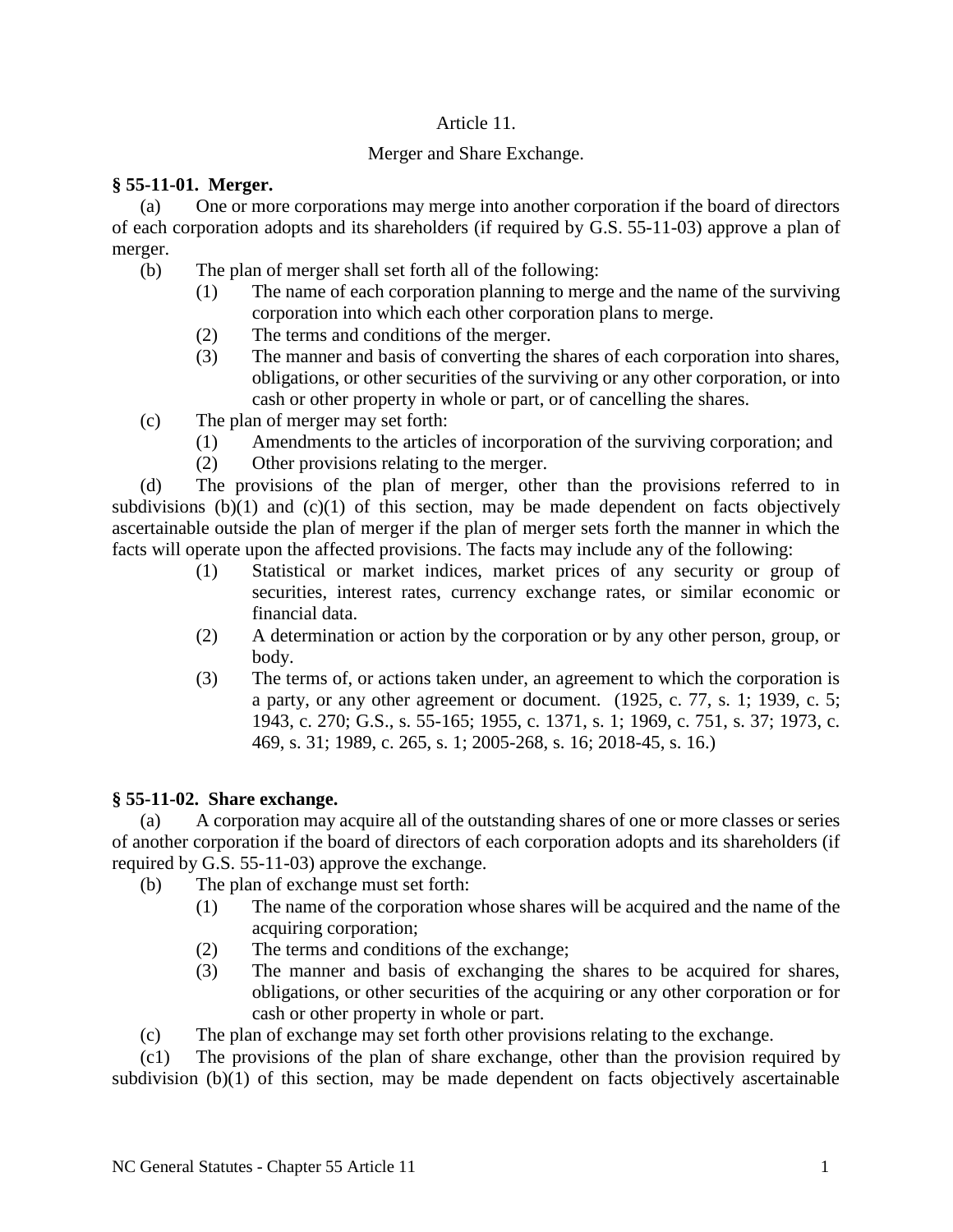outside the plan of share exchange if the plan of share exchange sets forth the manner in which the facts will operate upon the affected provisions. The facts may include any of the following:

- (1) Statistical or market indices, market prices of any security or group of securities, interest rates, currency exchange rates, or similar economic or financial data.
- (2) A determination or action by the corporation or by any other person, group, or body.
- (3) The terms of, or actions taken under, an agreement to which the corporation is a party, or any other agreement or document.

(d) This section does not limit the acquisition of all or part of the shares of one or more classes or series of a corporation through a voluntary exchange or otherwise. (1989, c. 265, s. 1; 2005-268, s. 17.)

#### **§ 55-11-03. Action on plan.**

(a) After adopting a plan of merger or share exchange, the board of directors of each corporation party to the merger, and the board of directors of the corporation whose shares will be acquired in the share exchange, shall submit the plan of merger (except as provided in subsections (g) and (j) of this section and in G.S. 55-11-04) or share exchange for approval by its shareholders.

(b) The following requirements shall be met for a plan of merger or share exchange to be approved:

- (1) The board of directors shall recommend that the shareholders approve the plan of merger or share exchange or, in the case of an offer referred to in subdivision (2) of subsection (j) of this section, that the shareholders tender their shares to the offeror in response to the offer, unless one of the following circumstances exist, in which event the board of directors shall communicate to the shareholders the basis for not recommending that the shareholders approve the plan of merger or share exchange or tender their shares to the offeror in response to the offer at the time it submits to the shareholders the plan of merger or share exchange or communicates with the shareholders regarding an offer referred to in subdivision (2) of subsection (j) of this section:
	- a. The board of directors determines that, because of a conflict of interest or other special circumstances, it should not make a recommendation that the shareholders approve the plan of merger or share exchange or, in the case of an offer referred to in subdivision (2) of subsection (j) of this section, that the shareholders tender their shares to the offeror in response to the offer.
	- b. G.S. 55-8-26 applies.
- (2) The shareholders entitled to vote must approve the plan of merger or share exchange.

(c) The board of directors may condition its submission of the proposed merger or share exchange on any basis.

(d) The corporation shall notify each shareholder, whether or not entitled to vote, of the proposed shareholders' meeting in accordance with G.S. 55-7-05. The notice must state that the purpose, or one of the purposes, of the meeting is to consider the plan of merger or share exchange and contain or be accompanied by a copy or summary of the plan.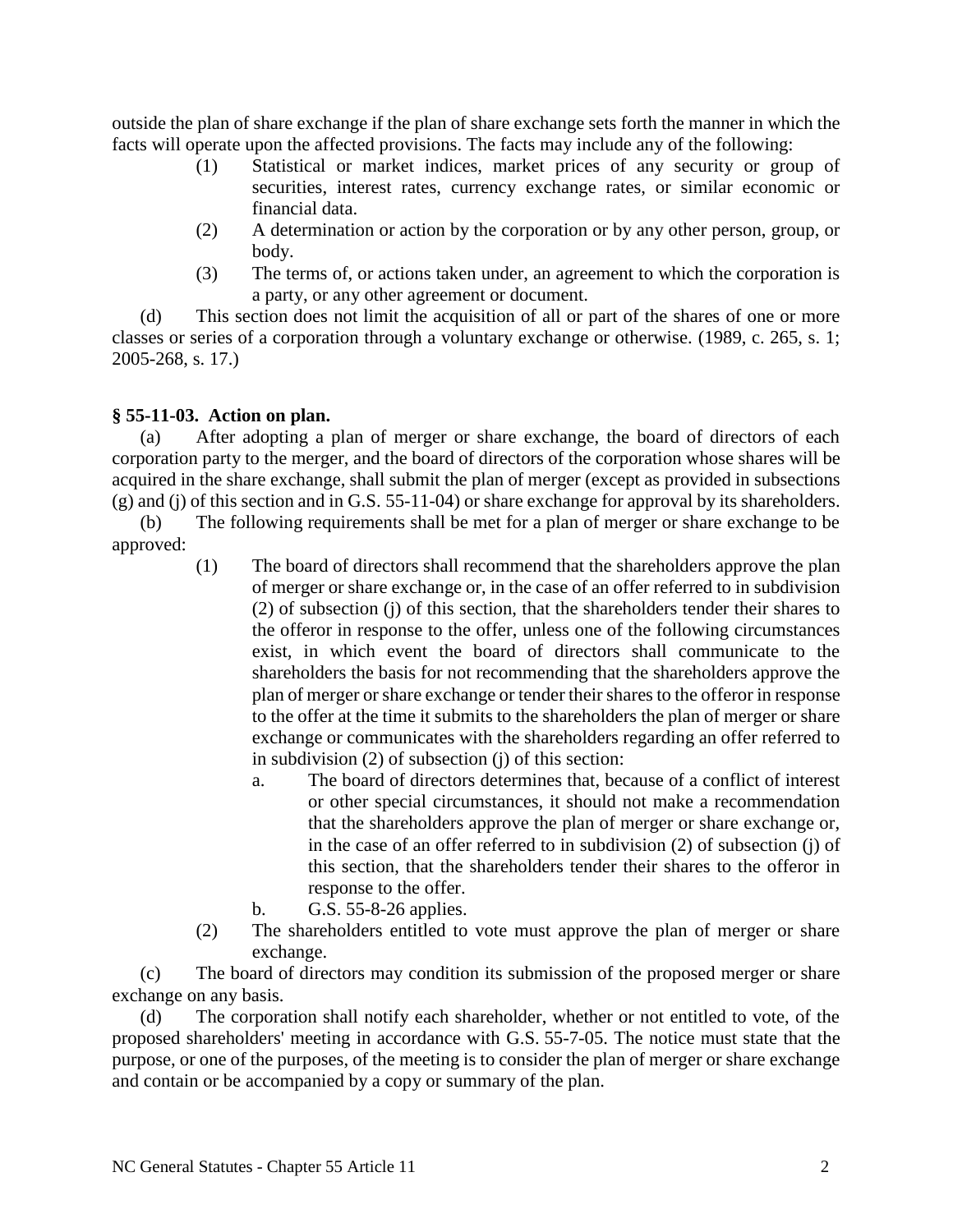(e) Unless this Chapter, the articles of incorporation, a bylaw adopted by the shareholders, or the board of directors (acting pursuant to subsection (c)) require a greater vote, the plan of merger or share exchange to be authorized must be approved by each voting group entitled to vote separately on the plan by a majority of all the votes entitled to be cast on the plan by that voting group and, for the purpose of Article 9 or any provision in the articles of incorporation or bylaws adopted prior to July 1, 1990, a merger shall be deemed to include a share exchange. If any shareholder of a merging corporation has or will have personal liability for any existing or future obligation of the surviving corporation in the merger solely as a result of owning one or more shares in the surviving corporation, then, in addition to the requirements of this subsection, authorization of the plan of merger by the merging corporation shall require the affirmative vote or written consent of that shareholder.

- (f) Separate voting by voting groups is required for the following:
	- (1) On a plan of merger if the plan contains a provision that, if contained in a proposed amendment to articles of incorporation, would require action by one or more separate voting groups on the proposed amendment under G.S. 55-10-04, except where the consideration to be received in exchange for the shares of that group consists solely of cash.
	- (2) On a plan of share exchange by each class or series of shares to be acquired in the exchange, with each class or series constituting a separate voting group.

(g) Unless the articles of incorporation provide otherwise, approval by the surviving corporation's shareholders of a plan of merger is not required if all of the following conditions are met:

- (1) Except for amendments permitted by G.S. 55-10-02, its articles of incorporation will not be changed.
- (2) Each shareholder of the corporation whose shares were outstanding immediately before the effective date of the merger will hold the same shares, with identical preferences, limitations, and relative rights, immediately after the effective date of the merger.
- (3) The number of voting shares outstanding immediately after the merger, plus the number of voting shares issuable as a result of the merger (either by the conversion of securities issued pursuant to the merger or the exercise of rights and warrants issued pursuant to the merger), will not exceed by more than twenty percent (20%) the total number of voting shares of the surviving corporation outstanding immediately before the merger.
- (4) The number of participating shares outstanding immediately after the merger, plus the number of participating shares issuable as a result of the merger (either by the conversion of securities issued pursuant to the merger or the exercise of rights and warrants issued pursuant to the merger), will not exceed by more than twenty percent (20%) the total number of participating shares outstanding immediately before the merger.
- (h) As used in subsection (g):
	- (1) "Participating shares" means shares that entitle their holders to participate without limitation in distributions.
	- (2) "Voting shares" means shares that entitle their holders to vote unconditionally in elections of directors.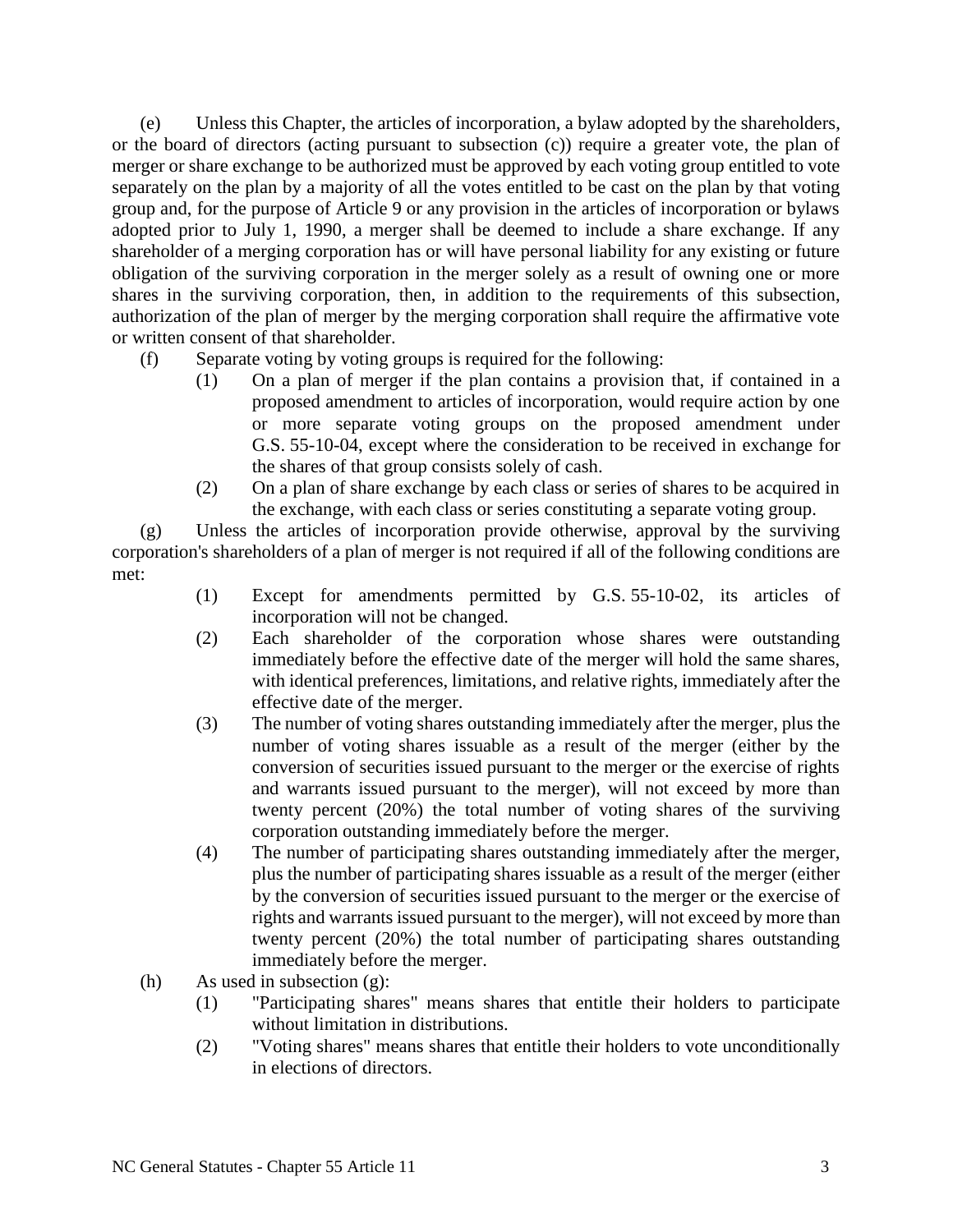(i) After a plan of merger or share exchange is authorized, but before the articles of merger or share exchange become effective, the plan of merger or share exchange (i) may be amended as provided in the plan of merger or share exchange, or (ii) may be abandoned, subject to any contractual rights, as provided in the plan of merger or share exchange or, if there is no such provision, as determined by the board of directors without further shareholder action.

(j) Unless the articles of incorporation otherwise provide, approval by the corporation's shareholders of a plan of merger or share exchange is not required if all of the following requirements are met:

- (1) The plan of merger or share exchange expressly (i) permits or requires the merger or share exchange to be effected under this subsection and (ii) provides that, if the merger or share exchange is to be effected under this subsection, the merger or share exchange shall be effected as soon as practicable following the satisfaction of the requirement set forth in subdivision (6) of this subsection.
- (2) Another party to the merger or share exchange, or a parent of another party to the merger or share exchange, makes an offer to purchase, on the terms provided in the plan of merger or share exchange, any and all of the outstanding shares of the corporation that, absent this subsection, would be entitled to vote on the plan of merger or share exchange, except that the offer may exclude shares of the corporation that are owned at the commencement of the offer by the corporation, the offeror, or any parent of the offeror, or by any wholly owned subsidiary of the corporation, the offeror, or any parent of the offeror.
- (3) The offer discloses that the plan of merger or share exchange provides that the merger or share exchange shall be effected as soon as practicable following the satisfaction of the requirement set forth in subdivision (6) of this subsection and that the shares of the corporation that are not tendered in response to the offer shall be treated as set forth in subdivision (8) of this subsection.
- (4) The offer remains open for at least 10 days.
- (5) The offeror purchases all shares properly tendered in response to the offer and not properly withdrawn.
- (6) Any or all of the following types of shares are collectively entitled to cast at least the minimum number of votes on the merger or share exchange that, absent this subsection, would be required by Articles 9 and 11 of this Chapter and by the articles of incorporation of the corporation for the approval of the merger or share exchange by the shareholders and by any other voting group entitled to vote on the merger or share exchange at a meeting at which all shares entitled to vote on the approval were present and voted:
	- a. Shares purchased by the offeror in accordance with the offer.
	- b. Shares otherwise owned by the offeror or by any parent or wholly owned subsidiary of the offeror.
	- c. Shares subject to an agreement to be transferred, contributed, or delivered to the offeror, any parent of the offeror, or any wholly owned subsidiary of the offeror in exchange for stock or other equity interests in the offeror, parent, or subsidiary.
- (7) The offeror or a wholly owned subsidiary of the offeror merges with or into, or effects a share exchange in which it acquires shares of, the corporation.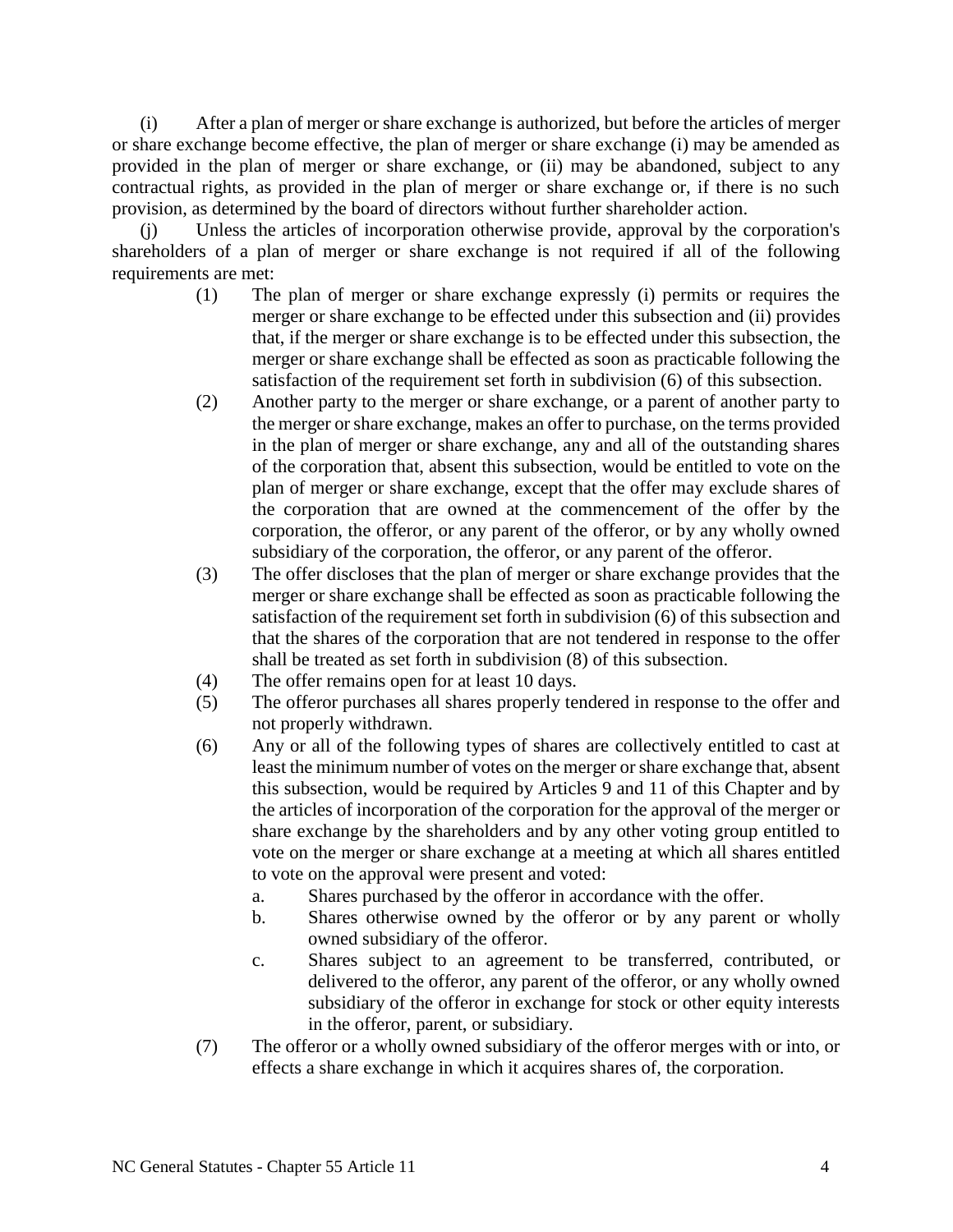- (8) Each outstanding share of each class or series of shares of the corporation that the offeror is offering to purchase in accordance with the offer, and that is not purchased in accordance with the offer, is to be converted in the merger into, or into the right to receive, or is to be exchanged in the share exchange for, or for the right to receive, the same amount and kind of securities, interests, obligations, rights, cash, or other property to be paid or exchanged in accordance with the offer for each share of that class or series of shares that is tendered in response to the offer, except that shares of the corporation that are owned by the corporation or that are described in sub-subdivisions b. and c. of subdivision (6) of this subsection need not be converted into or exchanged for the consideration described in this subdivision.
- (k) The following definitions apply in subsection (j) of this section:
	- (1) Offer. The offer referred to in subdivision (2) of subsection (j) of this section.
		- (2) Offeror. The person making the offer.
		- (3) Parent. A person that owns, directly or indirectly, through one or more wholly owned subsidiaries, all of the outstanding shares of or interests in an entity.
		- (4) Purchased. Shares tendered in response to an offer are deemed to have been purchased in accordance with the offer at the earliest time as of which (i) the offeror has irrevocably accepted those shares for payment and (ii) either of the following has occurred:
			- a. In the case of shares represented by certificates, the offeror, or the offeror's designated depository or other agent, has physically received the certificates representing those shares.
			- b. In the case of shares without certificates, those shares have been transferred into the account of the offeror or its designated depository or other agent, or an agent's message relating to those shares has been received by the offeror or its designated depository or other agent.
		- (5) Wholly owned subsidiary of a person. An entity of or in which that person owns, directly or indirectly, through one or more wholly owned subsidiaries, all of the outstanding shares or other interests. (1925, c. 77, s. 1; 1939, c. 5; 1943, c. 270; G.S., s. 55-165; 1955, c. 1371, s. 1; 1959, c. 1316, s. 37; 1973, c. 469, s. 33; 1989, c. 265, s. 1; 1989 (Reg. Sess., 1990), c. 1024, s. 12.17; 1993, c. 552, s. 14; 2005-268, ss. 18, 19, 20; 2013-153, s. 9; 2018-45, s. 17.)

#### **§ 55-11-04. Merger between parent corporation and subsidiary or between subsidiaries.**

(a) Subject to Article 9, a parent corporation owning shares of a domestic or foreign subsidiary corporation that carry at least ninety percent (90%) of the voting power of each class and series of the outstanding shares of the subsidiary corporation that have the current power to vote in the election of directors may merge the subsidiary into itself or into another such subsidiary without approval of the shareholders of the parent corporation unless the articles of incorporation of the parent corporation require approval of the shareholders or the plan of merger contains one or more amendments to the articles of incorporation of the parent corporation for which shareholder approval is required by G.S. 55-10-03, and without approval of the board of directors or shareholders of the subsidiary corporation unless the articles of incorporation of the subsidiary corporation require approval of the shareholders of the subsidiary corporation, or if the subsidiary is a foreign corporation, approval by the subsidiary's board of directors or shareholders is required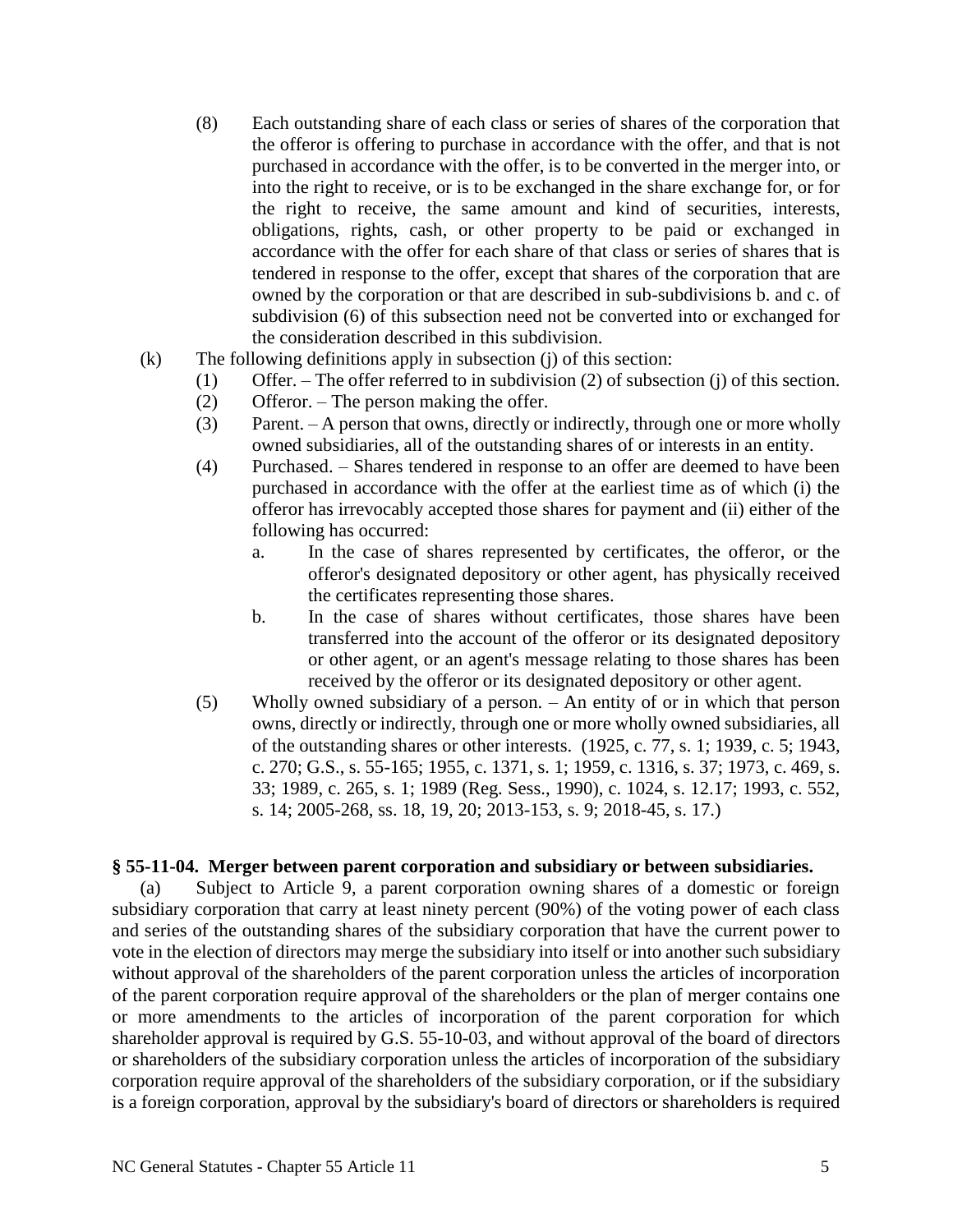by the laws under which the subsidiary is organized. Subject to Article 9, a parent corporation owning shares of a domestic or foreign subsidiary corporation that carry at least ninety percent (90%) of the voting power of each class and series of the outstanding shares of the subsidiary corporation that have the current power to vote in the election of directors may merge itself into the subsidiary corporation without approval of the board of directors or shareholders of the subsidiary corporation unless the articles of incorporation of the subsidiary corporation provide otherwise, the plan of merger contains one or more amendments to the articles of incorporation of the subsidiary corporation for which shareholder approval is required by G.S. 55-10-03, or, if the subsidiary is a foreign corporation, approval by the subsidiary's board of directors or shareholders is required by the laws under which the subsidiary is organized. Except as otherwise provided in this subsection, the provisions of G.S. 55-11-01 and G.S. 55-11-03 apply to any merger described in this subsection.

(b) If a merger is consummated without approval of the subsidiary corporation's shareholders, the surviving corporation shall, within 10 days after the effective date of the merger, notify each shareholder of the subsidiary corporation as of the effective date of the merger, that the merger has become effective.

- (c) Repealed by Session Laws 2005, c. 268, s. 21.
- (d) Repealed by Session Laws 2005, c. 268, s. 21.
- (e) Repealed by Session Laws 2005, c. 268, s. 21.

(f) The provisions of G.S. 55-13-02(b) do not apply to subsidiary corporations that are parties to mergers consummated under this section. (1955, c. 1371, s. 1; 1959, c. 1316, s. 37; 1973, c. 469, s. 33; 1989, c. 265, s. 1; 1997-485, s. 29; 2005-268, s. 21; 2006-226, s. 16(a); 2013-153, s. 10; 2018-45, s. 18.)

#### **§ 55-11-05. Articles of merger or share exchange.**

(a) After a plan of merger or a plan of share exchange for the acquisition of shares of a domestic corporation has been authorized as required by this Chapter, the surviving or acquiring corporation shall deliver to the Secretary of State for filing articles of merger or share exchange.

In the case of a merger, the articles of merger shall set forth (i) the name and state or country of incorporation of each merging corporation, (ii) the name of the merging corporation that will survive the merger and, if the surviving corporation is not authorized to transact business or conduct affairs in this State, a designation of its mailing address and a commitment to file with the Secretary of State a statement of any subsequent change in its mailing address, (iii) any amendments to the articles of incorporation of the surviving corporation provided in the plan of merger if the surviving corporation is a domestic corporation, and (iv) a statement that the plan of merger has been approved by each merging corporation in the manner required by law.

In the case of a share exchange, the articles of share exchange shall set forth (i) the name of the corporation whose shares will be acquired, (ii) the name and state or country of incorporation of the acquiring corporation, (iii) a designation of its mailing address and a commitment to file with the Secretary of State a statement of any subsequent change in its mailing address if the acquiring corporation is not authorized to transact business or conduct affairs in this State, and (iv) a statement that the plan of share exchange has been approved by the corporation whose shares will be acquired and by the acquiring corporation in the manner required by law.

(a1) If the plan of merger or share exchange is amended after the articles of merger or share exchange have been filed but before the articles of merger or share exchange become effective and any statement in the articles of merger or share exchange becomes incorrect as a result of the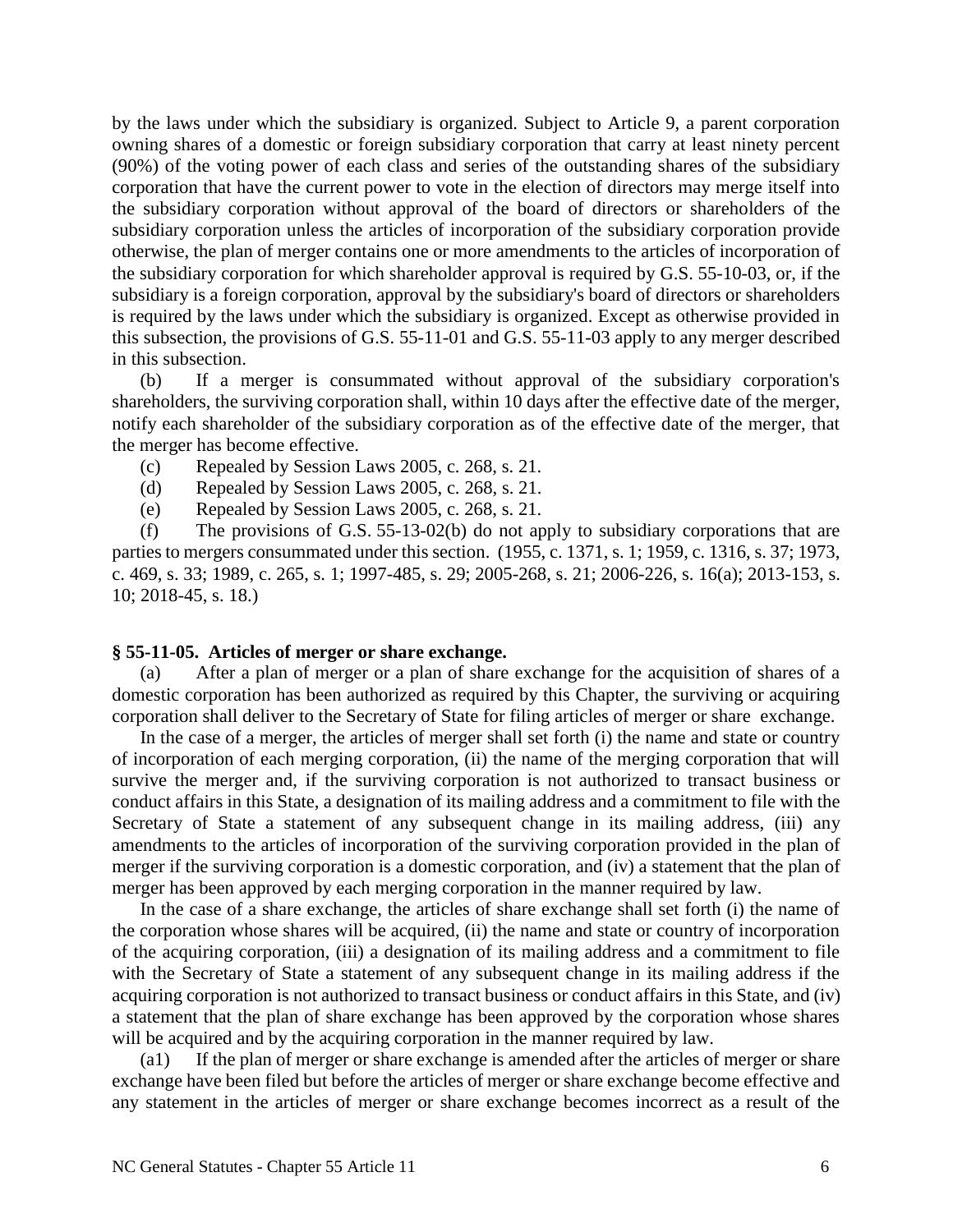amendment, the surviving or acquiring corporation shall deliver to the Secretary of State for filing prior to the time the articles of merger or share exchange become effective an amendment to the articles of merger or share exchange correcting the incorrect statement. If the articles of merger or share exchange are abandoned after the articles of merger or share exchange are filed but before the articles of merger or share exchange become effective, the surviving or acquiring corporation shall deliver to the Secretary of State for filing prior to the time the articles of merger or share exchange become effective an amendment reflecting abandonment of the plan of merger or share exchange.

(b) A merger or share exchange takes effect when the articles of merger or share exchange become effective.

(c) Certificates of merger shall also be registered as provided in G.S. 47-18.1.

(d) In the case of a merger pursuant to G.S. 55-11-07 or a share exchange pursuant to G.S. 55-11-07, references in subsections (a) and (a1) of this section to "corporation" shall include a domestic corporation, a domestic nonprofit corporation, a foreign corporation, and a foreign nonprofit corporation as applicable. (1925, c. 77, s. 1; 1939, c. 5; 1943, c. 270; G.S., s. 55-165; 1955, c. 1371, s. 1; 1967, c. 823, s. 18; 1973, c. 469, s. 34; 1989, c. 265, s. 1; 1991, c. 645, s. 10(b); 2005-268, s. 22; 2006-226, s. 16(b); 2006-259, s. 14.5(a)-(b); 2006-264, s. 44(b).)

#### **§ 55-11-06. Effect of merger or share exchange.**

(a) When a merger pursuant to G.S. 55-11-01, 55-11-04, 55-11-07, or 55-11-09, or 55-11-20 takes effect:

- (1) Each other merging corporation merges into the surviving corporation and the separate existence of each merging corporation except the surviving corporation ceases.
- (2) The title to all real estate and other property owned by each merging corporation is vested in the surviving corporation without reversion or impairment.
- (3) The surviving corporation has all liabilities of each merging corporation.
- (4) A proceeding pending by or against any merging corporation may be continued as if the merger did not occur or the surviving corporation may be substituted in the proceeding for a merging corporation whose separate existence ceases in the merger.
- (5) If a domestic corporation survives the merger, its articles of incorporation are amended to the extent provided in the articles of merger.
- (6) The shares of each merging corporation that are to be converted into shares, obligations, or other securities of the surviving or any other corporation or into the right to receive cash or other property are thereupon converted, and the former holders of the shares are entitled only to the rights provided to them in the plan of merger or, in the case of former holders of shares in a domestic corporation, any right they may have under Article 13 of this Chapter.
- (7) If a foreign corporation or foreign nonprofit corporation survives the merger, it is deemed:
	- a. To agree that it will promptly pay to shareholders of any merging domestic corporation exercising appraisal rights the amount, if any, to which they are entitled under Article 13 of this Chapter and otherwise to comply with the requirements of Article 13 as if it were a surviving domestic corporation in the merger.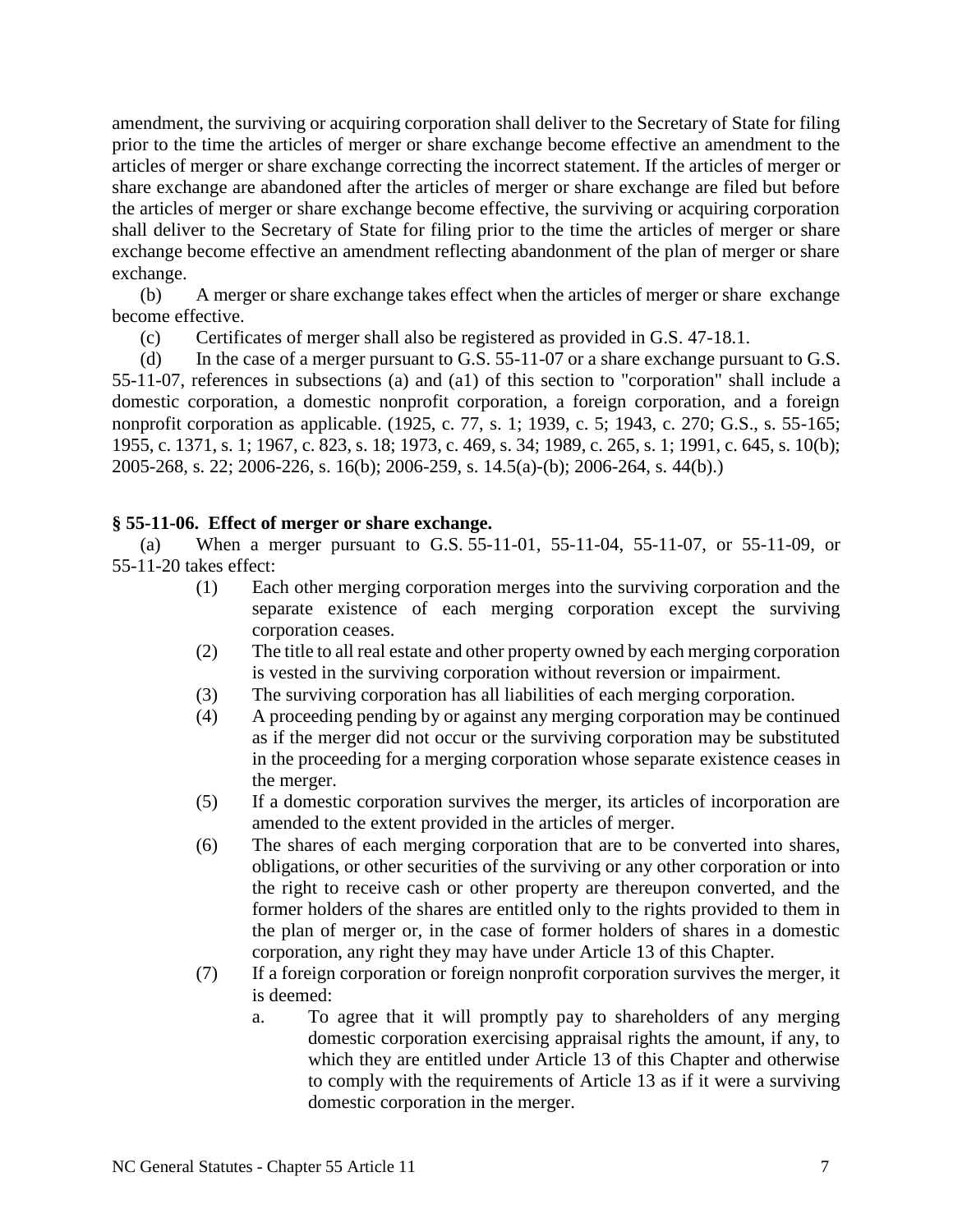- b. To agree that it may be served with process in this State in any proceeding for enforcement (i) of any obligation of any merging domestic corporation, (ii) of the appraisal rights of shareholders of any merging domestic corporation under Article 13 of this Chapter, and (iii) of any obligation of the surviving foreign corporation or foreign nonprofit corporation arising from the merger.
- c. To have appointed the Secretary of State as its agent for service of process in any proceeding for enforcement as specified in sub-subdivision b. of this subdivision. Service of process on the Secretary of State shall be made by delivering to, and leaving with, the Secretary of State, or with any clerk authorized by the Secretary of State to accept service of process, duplicate copies of the process and the fee required by G.S. 55-1-22(b). Upon receipt of service of process on behalf of a surviving foreign corporation or foreign nonprofit corporation in the manner provided for in this section, the Secretary of State shall immediately mail a copy of the process by registered or certified mail, return receipt requested, to the surviving foreign corporation or foreign nonprofit corporation. If the surviving foreign corporation or foreign nonprofit corporation is authorized to transact business or conduct affairs in this State, the address for mailing shall be its principal office designated in the latest document filed with the Secretary of State that is authorized by law to designate the principal office, or, if there is no principal office on file, its registered office. If the surviving foreign corporation or foreign nonprofit corporation is not authorized to transact business or conduct affairs in this State, the address for mailing shall be the mailing address designated pursuant to G.S. 55-11-05(a).

(b) When a share exchange for the acquisition of shares of a domestic corporation pursuant to G.S. 55-11-02 or G.S. 55-11-07 takes effect:

- (1) The shares of the acquired corporation are exchanged as provided in the plan of share exchange, and the former holders of the shares are entitled only to the exchange rights provided in the plan of share exchange or any right they may have under Article 13 of this Chapter.
- (2) If the acquiring corporation is not a domestic corporation, it is deemed to agree that it will promptly pay to shareholders of the acquired corporation exercising appraisal rights the amount, if any, to which they are entitled under Article 13 of this Chapter and otherwise to comply with the requirements of Article 13 as if it were an acquiring domestic corporation in the share exchange.
- (3) If the acquiring corporation is not a domestic corporation, the acquiring corporation is deemed:
	- a. To agree that it may be served with process in this State in any proceeding for enforcement (i) of the appraisal rights of shareholders of the acquired corporation under Article 13 of this Chapter and (ii) of any obligation of the acquiring corporation arising from the share exchange; and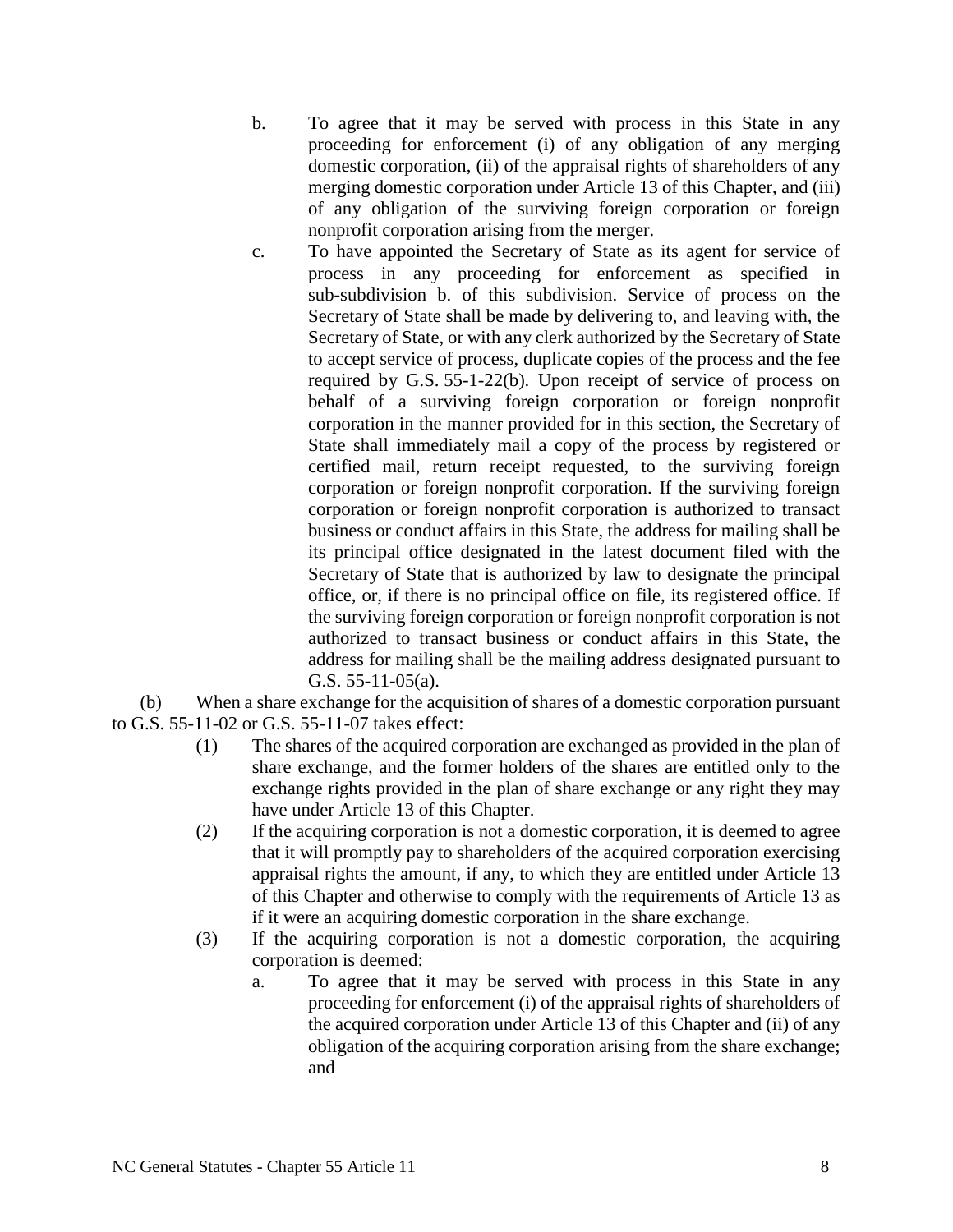b. To have appointed the Secretary of State as its agent for service of process in any proceeding for enforcement as specified in sub-subdivision a. of this subdivision. Service of process on the Secretary of State shall be made by delivering to, and leaving with, the Secretary of State, or with any clerk authorized by the Secretary of State to accept service of process, duplicate copies of the process and the fee required by G.S. 55-1-22(b). Upon receipt of service of process on behalf of an acquiring corporation in the manner provided for in this section, the Secretary of State shall immediately mail a copy of the process by registered or certified mail, return receipt requested, to the acquiring corporation. If the acquiring corporation is authorized to transact business or conduct affairs in this State, the address for mailing shall be its principal office designated in the latest document filed with the Secretary of State that is authorized by law to designate the principal office or, if there is no principal office on file, its registered office. If the acquiring corporation is not authorized to transact business or conduct affairs in this State, the address for mailing shall be the mailing address designated pursuant to G.S. 55-11-05(a).

(c) In the case of a merger pursuant to G.S. 55-11-07 or G.S. 55-11-09 or a share exchange pursuant to G.S. 55-11-07, references in subsections (a) and (b) of this section to "corporation " shall include a domestic corporation, a domestic nonprofit corporation, a foreign corporation, and a foreign nonprofit corporation as applicable. (1925, c. 77, s. 1; 1943, c. 270; G.S., s. 55-166; 1955, c. 1371, s. 1; 1967, c. 950, s. 1; 1989, c. 265, s. 1; 1999-369, s. 1.7; 2005-268, s. 23; 2006-264, s. 44(c); 2011-347, ss. 6, 7; 2014-102, s. 6(b); 2018-45, s. 19.)

## **§ 55-11-07. Merger or share exchange with foreign corporation.**

(a) One or more foreign corporations may merge with one or more domestic corporations, and a foreign corporation may enter into a share exchange with a domestic corporation if:

- (1) In a merger, the merger is permitted by the law of the state or country under whose law each foreign corporation is incorporated and, to the extent applicable, each domestic or foreign corporation complies with that law in effecting the merger;
- (2) In a share exchange, if the corporation whose shares will be acquired is a foreign corporation, the share exchange is permitted by the law of the state or country under whose law the foreign corporation is incorporated and the foreign corporation and the acquiring domestic corporation comply with that law in effecting the share exchange;
- (3) The foreign corporation complies with G.S. 55-11-05 if it is the surviving corporation of the merger or acquiring corporation of the share exchange; and
- (4) Each domestic corporation complies with the applicable provisions of G.S. 55-11-01 through G.S. 55-11-04 and, if it is the surviving corporation of the merger with G.S. 55-11-05.
- (b) Repealed by Session Laws 2005, c. 268, s. 24.

(c) This section does not limit the power of a foreign corporation to acquire all or part of the shares of one or more classes or series of a domestic corporation through a voluntary exchange or otherwise, or the power of a domestic corporation to acquire all or part of the shares of one or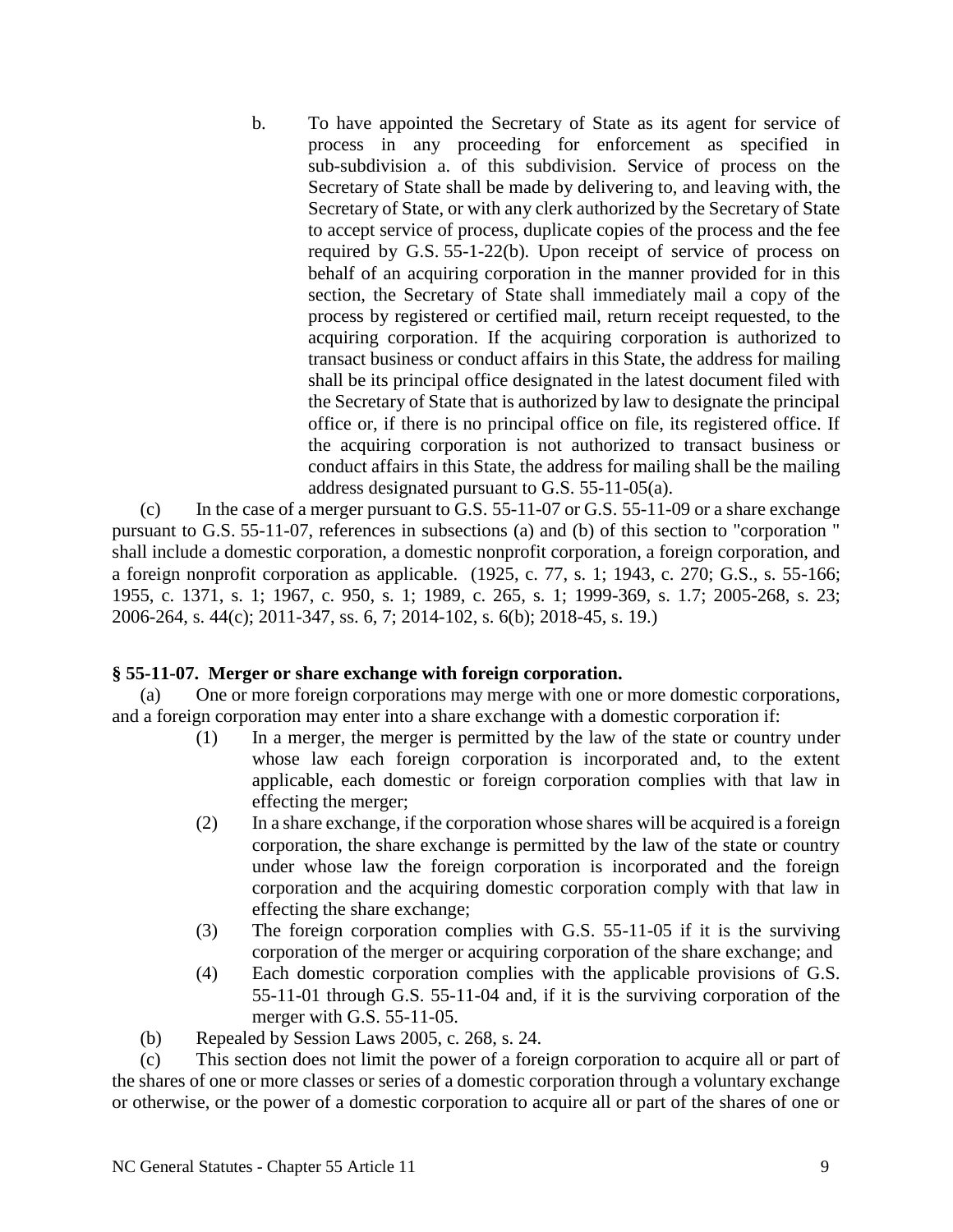more classes or series of a foreign corporation through a voluntary exchange or otherwise. (1925, c. 77, s. 1; 1939, c. 5; 1943, c. 270; G.S., s. 55-165; 1955, c. 1371, s. 1; 1973, c. 469, s. 35; 1989, c. 265, s. 1; 2001-387, ss. 18, 19; 2005-268, s. 24.)

## **§ 55-11-08. Article 9 to control.**

Nothing in this Article shall be construed to modify in any manner the provisions or applicability of Article 9. (1989, c. 265, s. 1.)

# **§ 55-11-09. Merger with nonprofit corporation.**

(a) One or more domestic or foreign nonprofit corporations may merge with one or more domestic corporations if:

- (1) Each domestic nonprofit corporation complies with the applicable provisions of G.S. 55A-11-01 through G.S. 55A-11-03;
- (2) In a merger involving one or more foreign nonprofit corporations, the merger is permitted by law of the state or country under whose law each foreign nonprofit corporation is incorporated and, to the extent applicable, each domestic corporation and each domestic or foreign nonprofit corporation complies with that law in effecting the merger;
- (3) The domestic or foreign nonprofit corporation complies with G.S. 55-11-05 if it is the surviving corporation; and
- (4) Each domestic corporation complies with the applicable provisions of G.S. 55-11-01, 55-11-03, and 55-11-04 and, if it is the surviving corporation, with G.S. 55-11-05.
- (b) Repealed by Session Laws 2005, c. 268, s. 25.

(c) This section does not limit the power of a domestic or foreign nonprofit corporation to acquire all or part of the shares of one or more classes or series of a domestic corporation through a voluntary exchange or otherwise. (1995, c. 400, s. 13; 2001-387, ss. 20, 21; 2005-268, s. 25.)

## **§ 55-11-10. Merger with unincorporated entity.**

(a) Repealed by Session Laws 2001-387, s. 22, effective January 1, 2002.

(b) One or more domestic corporations may merge with one or more unincorporated entities and, if desired, one or more foreign corporations, domestic nonprofit corporations, or foreign nonprofit corporations if:

- (1) The merger is permitted by the laws of the state or country governing the organization and internal affairs of each other merging business entity; and
- (2) Each merging domestic corporation and each other merging business entity comply with the requirements of this section and, to the extent applicable, the laws referred to in subdivision (1) of this subsection.

(c) Each merging domestic corporation and each other merging business entity shall approve a written plan of merger containing all of the following:

- (1) For each merging business entity, its name, type of business entity, and the state or country whose laws govern its organization and internal affairs.
- (2) The name of the merging business entity that shall survive the merger and, if the surviving business entity is not authorized to transact business or conduct affairs in this State, a designation of its mailing address and a commitment to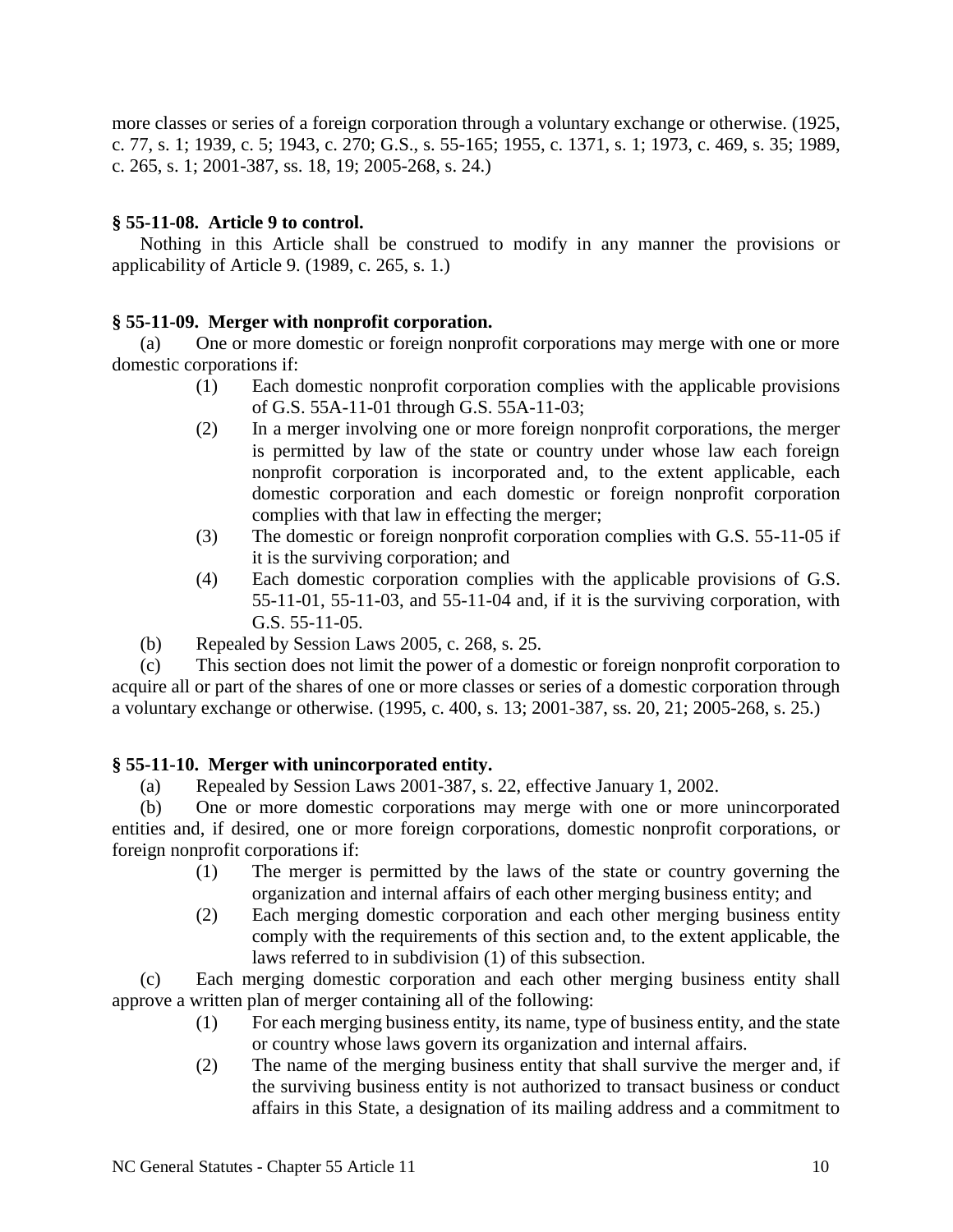file with the Secretary of State a statement of any subsequent change in its mailing address.

- (3) The terms and conditions of the merger.
- (4) The manner and basis of converting the interests in each merging business entity into interests, obligations, or securities of the surviving business entity, or into cash or other property in whole or in part, or of cancelling the interests.
- (5) If the surviving business entity is a domestic corporation, any amendments to its articles of incorporation that are to be made in connection with the merger.
- (c1) The plan of merger may contain other provisions relating to the merger.

(c2) The provisions of the plan of merger, other than the provisions referred to in subdivisions (1), (2), and (5) of subsection (c) of this section, may be made dependent on facts objectively ascertainable outside the plan of merger if the plan of merger sets forth the manner in which the facts will operate upon the affected provisions. The facts may include any of the following:

- (1) Statistical or market indices, market prices of any security or group of securities, interest rates, currency exchange rates, or similar economic or financial data.
- (2) A determination or action by the corporation or by any other person, group, or body.
- (3) The terms of, or actions taken under, an agreement to which the corporation is a party, or any other agreement or document.

(c3) In the case of a domestic corporation, approval of the plan of merger requires that the plan of merger be adopted by its board of directors as provided in G.S. 55-11-03 and, unless shareholder approval is not required under subsection (g) of G.S. 55-11-03, be approved by its shareholders as provided in G.S. 55-11-03. If any shareholder of a merging domestic corporation has or will have personal liability for any existing or future obligation of the surviving business entity solely as a result of holding an interest in the surviving business entity, then in addition to the requirements of the preceding sentence, approval of the plan of merger by the domestic corporation shall require the affirmative vote or written consent of that shareholder. In the case of each other merging business entity, the plan of merger must be approved in accordance with the laws of the state or country governing the organization and internal affairs of that merging business entity.

(c4) After a plan of merger has been approved by a domestic corporation but before the articles of merger become effective, the plan of merger (i) may be amended as provided in the plan of merger, or (ii) may be abandoned (subject to any contractual rights) as provided in the plan of merger or, if there is no such provision, as determined by the board of directors without further shareholder action.

(d) After a plan of merger has been approved by each merging domestic corporation and each other merging business entity as provided in subsection (c) of this section, the surviving business entity shall deliver articles of merger to the Secretary of State for filing. The articles of merger shall set forth all of the following:

- (1) Repealed by Session Laws 2005, c. 268, s. 27.
- (2) For each merging business entity, its name, type of business entity, and the state or country whose laws govern its organization and internal affairs.
- (3) The name of the merging business entity that shall survive the merger and, if the surviving business entity is not authorized to transact business or conduct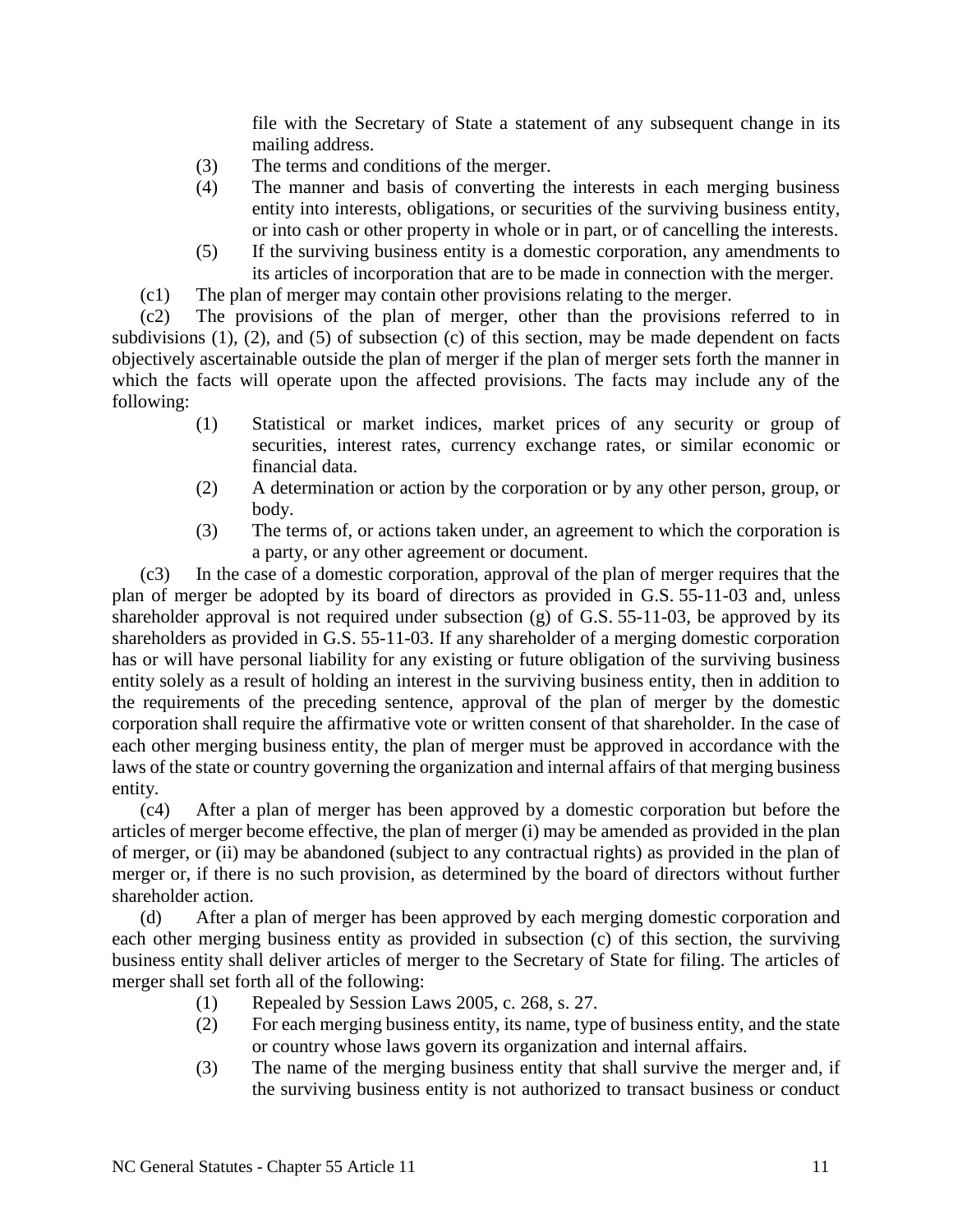affairs in this State, a designation of its mailing address and a commitment to file with the Secretary of State a statement of any subsequent change in its mailing address.

- (3a) If the surviving business entity is a domestic corporation, any amendment to its articles of incorporation as provided in the plan of merger.
- (4) A statement that the plan of merger has been approved by each merging business entity in the manner required by law.
- (5) Repealed by Session Laws 2005, c. 268, s. 27.

If the plan of merger is amended after the articles of merger have been filed but before the articles of merger become effective, and any statement in the articles of merger becomes incorrect as a result of the amendment, the surviving business entity shall deliver to the Secretary of State for filing prior to the time the articles of merger become effective an amendment to the articles of merger correcting the incorrect statement. If the articles of merger are abandoned after the articles of merger are filed but before the articles of merger become effective, the surviving business entity shall deliver to the Secretary of State for filing prior to the time the articles of merger become effective an amendment reflecting abandonment of the plan of merger.

Certificates of merger shall also be registered as provided in G.S. 47-18.1.

- (e) Repealed by Session Laws 2018-45, s. 21, effective October 1, 2018.
- (e1) Repealed by Session Laws 2018-45, s. 21, effective October 1, 2018.

(f) This section does not apply to a merger that does not include a merging unincorporated entity. (1999-369, s. 1.8; 2000-140, s. 45; 2001-387, ss. 22, 23, 24, 25; 2005-268, ss. 26, 27, 28; 2007-385, s. 2; 2011-347, ss. 8, 9; 2018-45, ss. 20, 21.)

**§ 55-11-11:** Recodified as G.S. 55-11-20 by Session Laws 2018-45, s. 22, effective October 1, 2018.

#### **§ 55-11-12. Merger between parent unincorporated entity and subsidiary corporation or corporations.**

(a) Subject to the other provisions of this section and Article 9 of this Chapter, a parent unincorporated entity owning shares of a domestic subsidiary corporation that carry at least ninety percent (90%) of the voting power of each class and series of the outstanding shares of the subsidiary corporation and that have the power to vote in the election of directors at the time of a merger under this section may merge the subsidiary corporation or corporations into itself, or merge itself and one or more subsidiary corporations into another subsidiary corporation, without approval of the board of directors or shareholders of the subsidiary corporation or corporations, unless the articles of incorporation for the subsidiary corporation or corporations require approval of the shareholders of the subsidiary corporation or corporations, if both of the following requirements are met:

- (1) The merger is permitted by the laws of the state or country governing the organization and internal affairs of each merging business entity.
- (2) Each merging business entity complies with the requirements of this section and, to the extent applicable, the laws referred to in subdivision (1) of this subsection.

(b) If any shareholder of the domestic subsidiary corporation, other than the parent unincorporated entity, has or will have personal liability for any existing or future obligation of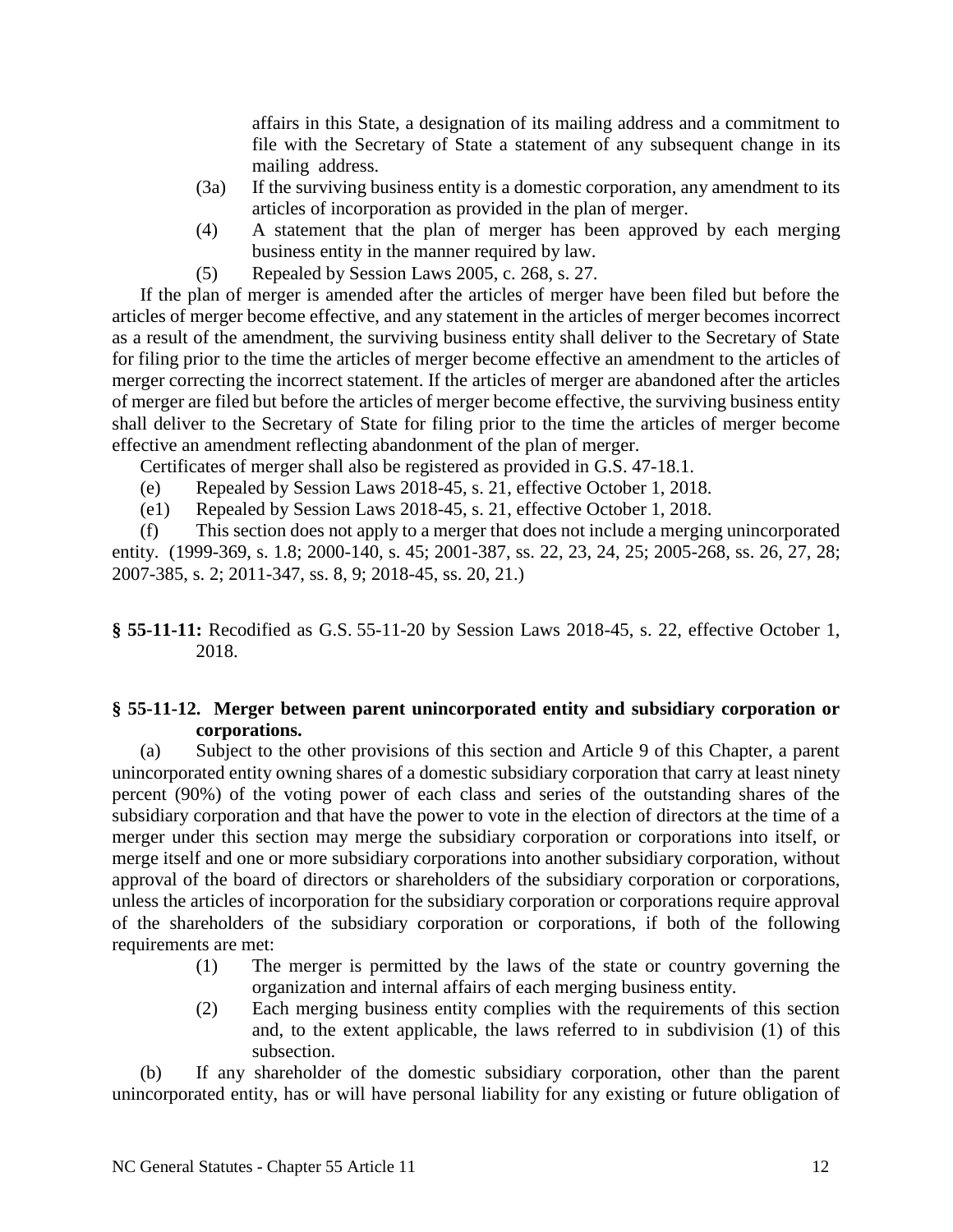the surviving business entity solely as a result of holding an interest in the surviving business entity, then the plan of merger under subsection (a) of this section shall require the affirmative approval, by vote or written consent, of that shareholder.

(c) If the parent unincorporated entity does not own all the outstanding stock of the subsidiary corporation, the surviving business entity shall, within 10 days after the effective date of the merger, notify each shareholder of the subsidiary corporation as of the effective date of the merger, that the merger has become effective.

(d) The surviving business entity shall deliver articles of merger to the Secretary of State for filing. The articles of merger shall set forth all of the following:

- (1) For each merging business entity, its name, type of business entity, and the state or country whose laws govern its organization and internal affairs.
- (2) The terms and conditions of the merger.
- (3) The manner and basis of converting the interests in each merging business entity into interests, obligations, or securities of the surviving business entity, or into cash or other property in whole or in part, or of cancelling the interests.
- (4) The name of the merging business entity that shall survive the merger and, if the surviving business entity is not authorized to transact business or conduct affairs in this State, a designation of its mailing address and a commitment to file with the Secretary of State a statement of any subsequent change in its mailing address.
- (5) If the surviving business entity is a domestic corporation, any amendment to its articles of incorporation as provided in a plan of merger or board resolution.

(e) The provisions of the articles of merger may be made dependent on facts objectively ascertainable outside the articles of merger if the articles of merger set forth the manner in which the facts will operate upon the affected provisions. The facts may include any of the following:

- (1) Statistical or market indices, market prices of any security or group of securities, interest rates, currency exchange rates, or similar economic or financial data.
- (2) A determination or action by the corporation or by any other person, group, or body.
- (3) The terms of, or actions taken under, an agreement to which the corporation is a party, or any other agreement or document.
- (f) A merger takes effect when the articles of merger become effective. (2018-45, s. 23.)

#### **§ 55-11-13. Effect of merger with unincorporated entity.**

(a) Upon taking effect, a merger pursuant to G.S. 55-11-10 or 55-11-12 shall have all of the following effects:

- (1) Each other merging business entity merges into the surviving business entity, and the separate existence of each merging business entity, except the surviving business entity, ceases.
- (2) The title to all real estate and other property owned by each merging business entity is vested in the surviving business entity without reversion or impairment.
- (3) The surviving business entity has all liabilities of each merging business entity.
- (4) A proceeding pending by or against any merging business entity may be continued as if the merger did not occur, or the surviving business entity may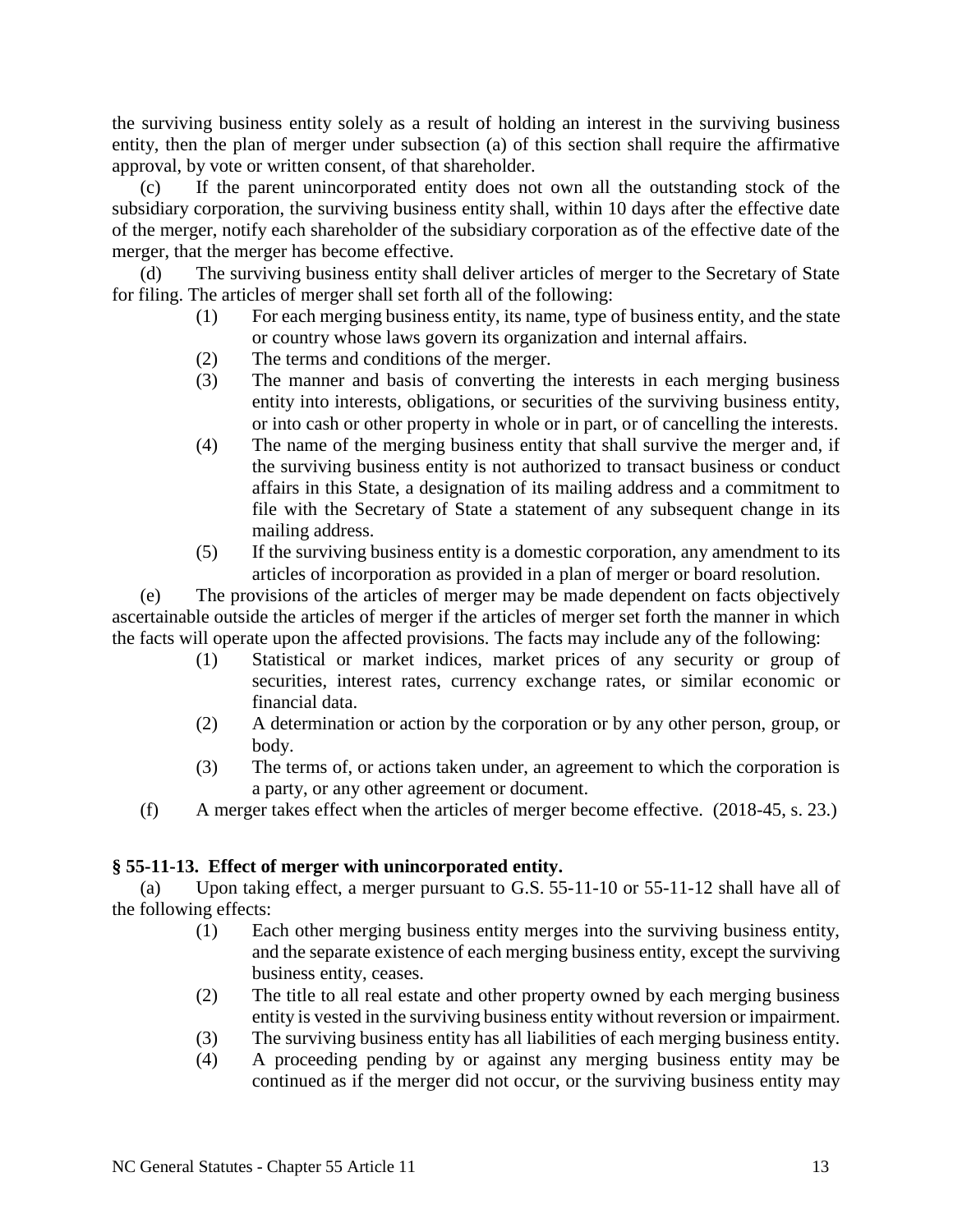be substituted in the proceeding for a merging business entity whose separate existence ceases in the merger.

- (5) If a domestic corporation is the surviving business entity, its articles of incorporation shall be amended to the extent provided in the articles of merger.
- (6) The interests in each merging business entity that are to be converted into interests, obligations, or securities of the surviving business entity, or into the right to receive cash or other property, are thereupon so converted, and the former holders of the interests are entitled only to the rights provided to them in the plan of merger, resolution, or, in the case of former holders of shares in a domestic corporation, any rights they may have under Article 13 of this Chapter.
- (7) If the surviving business entity is not a domestic corporation, the surviving business entity is deemed to agree that it will promptly pay to the shareholders of any merging domestic corporation exercising appraisal rights the amount, if any, to which they are entitled under Article 13 of this Chapter and otherwise to comply with the requirements of Article 13 of this Chapter as if it were a surviving domestic corporation in the merger.

(b) The merger shall not affect the liability or absence of liability of any holder of an interest in a merging business entity for any acts, omissions, or obligations of any merging business entity made or incurred prior to the effectiveness of the merger. The cessation of separate existence of a merging business entity in the merger shall not constitute a dissolution or termination of the merging business entity.

(c) If the surviving business entity is not a domestic limited liability company, a domestic corporation, a domestic nonprofit corporation, or a domestic limited partnership, when the merger takes effect the surviving business entity is deemed to have done both of the following:

- (1) Agreed that it may be served with process in this State in any proceeding for enforcement of (i) any obligation of any merging domestic limited liability company, domestic corporation, domestic nonprofit corporation, domestic limited partnership, or other partnership as defined in G.S. 59-36 that is formed under the laws of this State, (ii) the appraisal rights of shareholders of any merging domestic corporation under Article 13 of this Chapter, and (iii) any obligation of the surviving business entity arising from the merger.
- (2) Appointed the Secretary of State as its agent for service of process in the proceeding. Service on the Secretary of State of process shall be made by delivering to and leaving with the Secretary of State, or with any clerk authorized by the Secretary of State to accept service of process, duplicate copies of the process and the fee required by G.S. 55-1-22(b). Upon receipt of service of process on behalf of a surviving business entity in the manner provided for in this section, the Secretary of State shall immediately mail a copy of the process by registered or certified mail, return receipt requested, to the surviving business entity. If the surviving business entity is authorized to transact business or conduct affairs in this State, the address for mailing shall be its principal office designated in the latest document filed with the Secretary of State that is authorized by law to designate the principal office or, if there is no principal office on file, its registered office. If the surviving business entity is not authorized to transact business or conduct affairs in this State, the address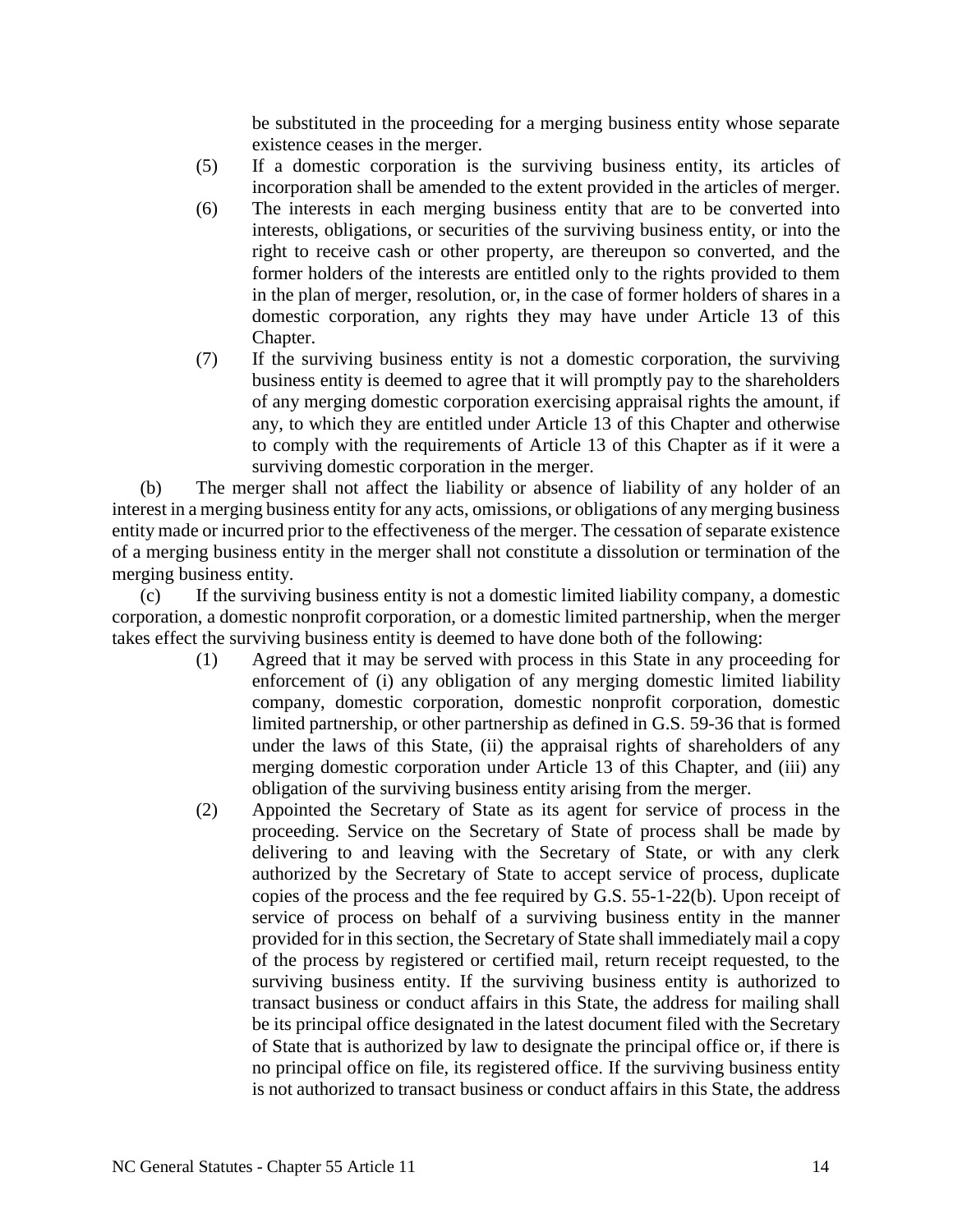for mailing shall be the mailing address designated pursuant to G.S. 55-11-10(c)(2) or G.S. 55-11-12(d)(4). (2018-45, s. 23.)

**§ 55-11-14:** Reserved for future codification purposes.

**§ 55-11-15:** Reserved for future codification purposes.

**§ 55-11-16:** Reserved for future codification purposes.

**§ 55-11-17:** Reserved for future codification purposes.

**§ 55-11-18:** Reserved for future codification purposes.

**§ 55-11-19:** Reserved for future codification purposes.

#### **§ 55-11-20. Merger to effect a holding company reorganization.**

- (a) The following definitions apply in this section:
	- (1) "Company official" has the same meaning as in G.S. 57D-1-03.
	- (2) "Constituent corporation" means the original corporation incorporated under the laws of this State or limited liability company organized under the laws of this State that is a party to a merger that is intended to create a holding company structure under a plan of merger that satisfies the requirements of this section.
	- (3) "Holding company" means a corporation incorporated under the laws of this State or limited liability company organized under the laws of this State that from its incorporation or organization until consummation of a merger governed by this section was at all times a direct or indirect wholly owned subsidiary of the constituent corporation and whose capital stock is issued in the merger.
	- (4) "Manager" has the same meaning as in G.S. 57D-1-03.
	- (5) "Organizational documents" means the articles of incorporation of a corporation or the articles of organization of a limited liability company.
	- (6) "Surviving entity" means the corporation incorporated under the laws of this State or limited liability company organized under the laws of this State that is the surviving entity in a merger of a constituent corporation with or into a single direct or indirect wholly owned subsidiary of the constituent corporation, which immediately following the merger is a direct or indirect wholly owned subsidiary of the holding company.

(b) Notwithstanding the requirements of G.S. 55-11-03, unless expressly required by its articles of incorporation, no vote of shareholders of a constituent corporation is required to authorize a merger with or into a single direct or indirect wholly owned subsidiary of the constituent corporation if all of the following conditions are satisfied: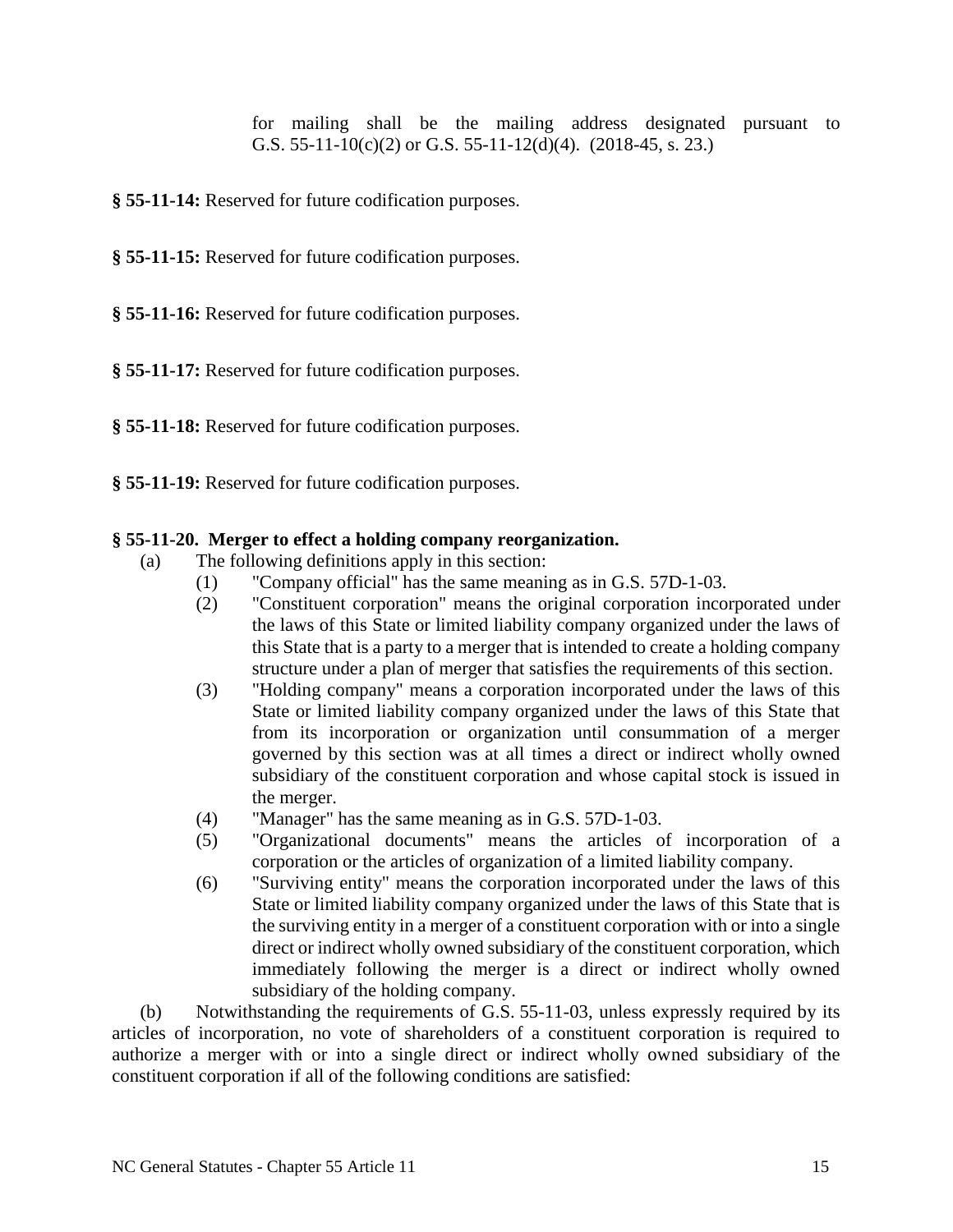- (1) The constituent corporation and the direct or indirect wholly owned subsidiary of the constituent corporation are the only constituent entities to the merger.
- (2) Each share or fraction of a share of the capital stock of the constituent corporation outstanding immediately prior to the effective time of the merger is converted in the merger into a share or equal fraction of a share of capital stock of a holding company having the same designations, rights, powers, and preferences, and the qualifications, limitations, and restrictions thereof, as the share or fraction of a share of the capital stock of the constituent corporation being converted in the merger.
- (3) The holding company and the constituent corporation are both corporations of this State and the direct or indirect wholly owned subsidiary that is the other constituent entity to the merger is a corporation or limited liability company of this State.
- (4) The articles of incorporation and bylaws of the holding company immediately following the effective time of the merger contain provisions identical to the articles of incorporation and bylaws of the constituent corporation immediately prior to the effective time of the merger other than provisions, if any, regarding any of the following:
	- a. The incorporator or incorporators.
	- b. The corporate name.
	- c. The registered office and agent.
	- d. The initial board of directors and the initial subscribers for shares.
	- e. Any provisions contained in any amendment to the articles of incorporation that were necessary to effect a change, exchange, reclassification, subdivision, combination, or cancellation of stock, if the change, exchange, reclassification, subdivision, combination, or cancellation has become effective.
- (5) As a result of the merger the constituent corporation or its successor becomes or remains a direct or indirect wholly owned subsidiary of the holding company.
- (6) The directors of the constituent corporation become or remain the directors of the holding company upon the effective time of the merger.
- (7) Except as provided in subsections (c) and (d) of this section, the organizational documents of the surviving entity immediately following the effective time of the merger contain provisions identical to the articles of incorporation of the constituent corporation immediately prior to the effective time of the merger other than provisions, if any, regarding any of the following:
	- a. The incorporator or incorporators.
	- b. The corporate or entity name.
	- c. The registered office and agent.
	- d. The initial board of directors and the initial subscribers for shares.
	- e. References to members rather than stockholders or shareholders.
	- f. References to interests, units, or other similar terms rather than stock or shares.
	- g. References to managers, managing members, or other members of the governing body rather than directors.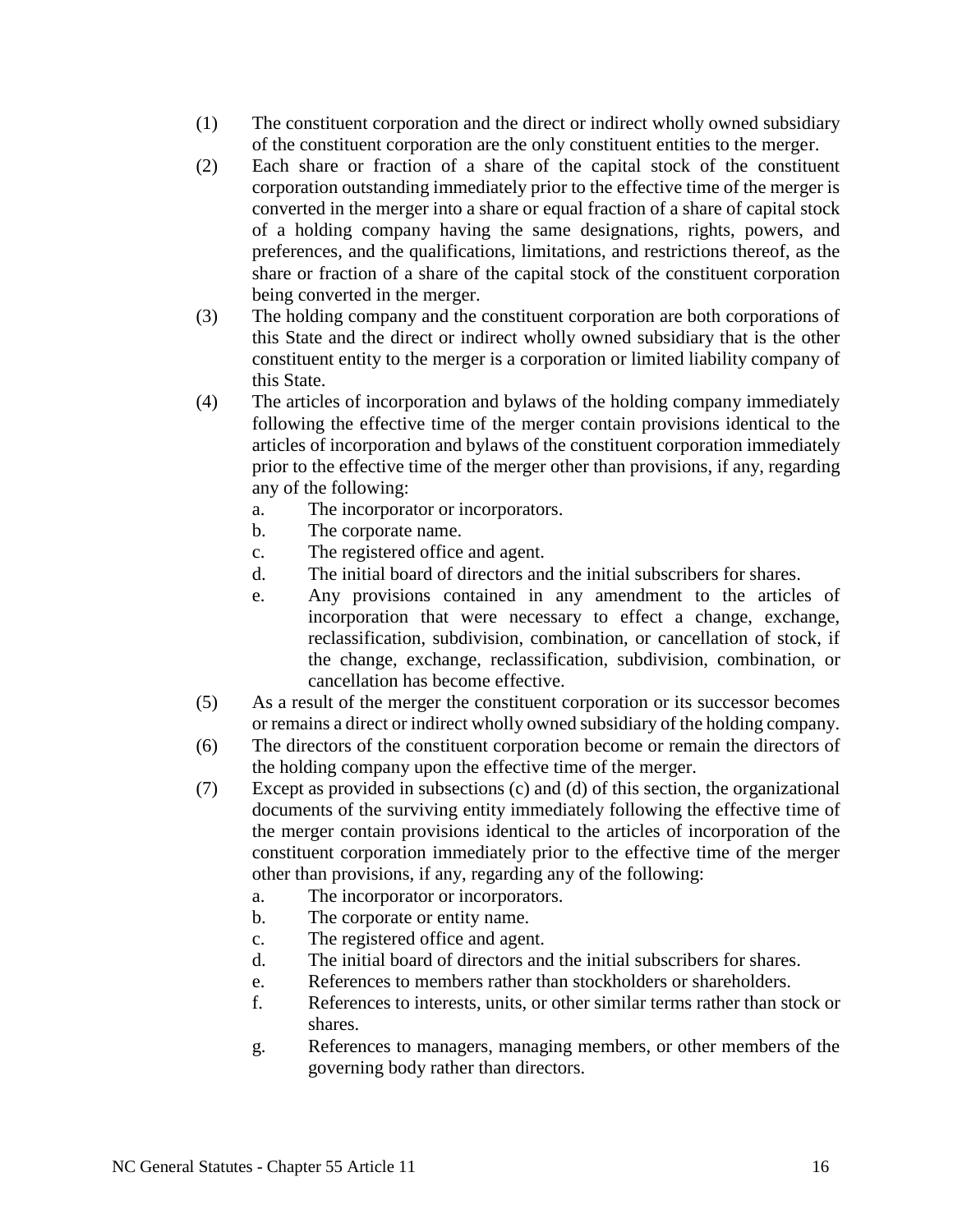- h. Any provisions contained in any amendment to the articles of incorporation that were necessary to effect a change, exchange, reclassification, subdivision, combination, or cancellation of stock, if the change, exchange, reclassification, subdivision, combination, or cancellation has become effective.
- (8) The shareholders of the constituent corporation do not recognize gain or loss for United States federal income tax purposes as determined by the board of directors of the constituent corporation.

(c) Notwithstanding the provisions of subdivision (7) of subsection (b) of this section, if the organizational documents of the surviving entity do not contain the following provisions, they shall be amended in the merger to contain provisions requiring all of the following:

- (1) Any act or transaction by or involving the surviving entity, other than the election or removal of directors or managers, managing members, or other members of the governing body of the surviving entity, that requires for its adoption under this Chapter or its organizational documents the approval of the shareholders or members of the surviving entity shall, by specific reference to this subsection, require, in addition, the approval of the shareholders of the holding company, or any successor by merger, by the same vote as is required by this Chapter or by the organizational documents of the surviving entity. For purposes of this subdivision, any surviving entity that is not a corporation shall include in the amendment a requirement that the approval of the shareholders of the holding company be obtained for any act or transaction by or involving the surviving entity, other than the election or removal of directors or managers, managing members, or other members of the governing body of the surviving entity, which would require the approval of the shareholders of the surviving entity if the surviving entity were a corporation subject to this Chapter.
- (2) Any amendment of the organizational documents of a surviving entity that is not a corporation that would, if adopted by a corporation subject to this Chapter, be required to be included in the articles of incorporation of the corporation shall, by specific reference to this subsection, require, in addition, the approval of the shareholders of the holding company, or any successor by merger, by the same vote as is required by this Chapter or by the organizational documents of the surviving entity.
- (3) The business and affairs of a surviving entity that is not a corporation shall be managed by or under the direction of a board of directors, board of managers, or other governing body consisting of individuals who are subject to the same fiduciary duties applicable to, and who are liable for breach of those duties to the same extent as, directors of a corporation subject to this Chapter.

(d) Notwithstanding the provisions of subdivision (7) of subsection (b) of this section, the organizational documents of the surviving entity may be amended in the merger to reduce the number of classes and shares of capital stock or other equity interests or units that the surviving entity is authorized to issue and to eliminate any provision authorized by G.S. 55-8-06.

(e) Neither subsection (c) of this section nor any provision of a surviving entity's organizational documents required by this section shall be deemed or construed to require approval of the shareholders of the holding company to elect or remove directors or managers, managing members, or other members of the governing body of the surviving entity.